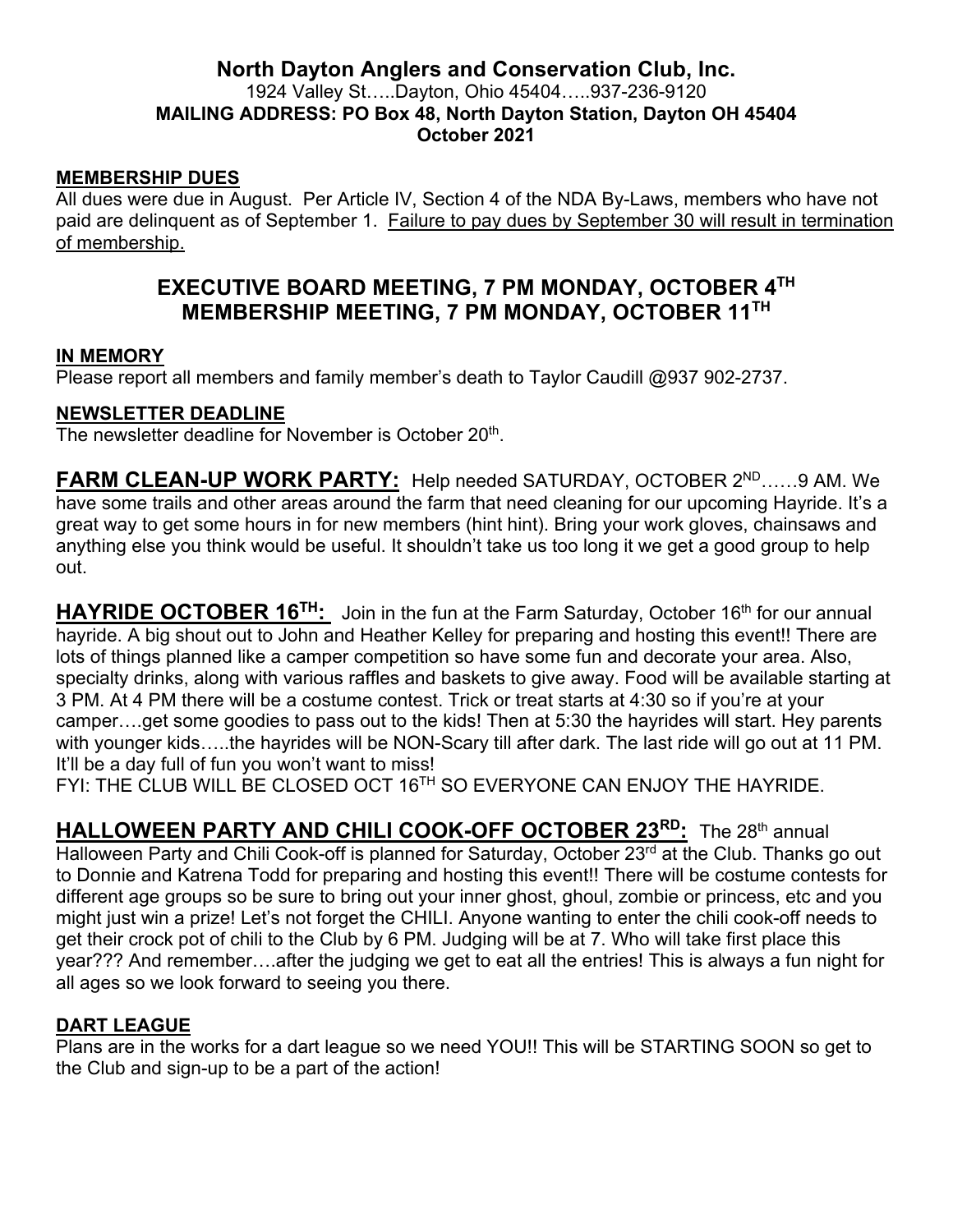**DEER ARCHERY SEASON:** Just a reminder that archery season at the Farm started Sept. 25<sup>th</sup>. We have 4 deer stands set up on the property for our hunters that participated in the lottery. NO area of the Farm or activity will be shut down during this time. However, we do ask that if you're walking the trails or other areas on our farm property and you see a hunter, please be courteous and try to avoid his hunting area. And likewise, Hunters…please be courteous if you see non hunting members on the trails in allowing them the privilege their membership entitles them too. We want everyone to be able to enjoy the Farm during this time, but please do so with courtesy and caution. Thank you.

**N.D.A. YOUTH RAFFLE:** To support the Fishing Derby, Coonskin, and other club affiliated youth activities. **Only 200 tickets at \$10/ea will be sold**. The drawing will be Oct 11th at the membership meeting. As of this writing there are still about 75 tickets to sell before our next membership meeting. If you'd like to purchase tickets via PayPal or Venmo, John Wallace's info is below. He will fill out your ticket and text you a picture of it.

 PayPal: johnkwallace1@gmail.com Venmo: wildgamecook Thanks for supporting Youth efforts at the N.D.A.!

# **NDA COONSKIN CAP BRIGADE 2021**



# **Congratulations to All Participants!**

**1st Year Participant** WADE WALLACE **2nd Year Participants** ALANA CRAWFORD ADAM WALLACE DALTON SZIMA **3rd Year Participant** ANNABELLE JACKSON **4th Year Participants** AARON RICE GRACE MOSHER MADISON WILLIAMS **Junior Instructor** NICHOLAS DEVLIN

### **A GREAT BIG** *THANKS* **TO OUR INSTRUCTORS and SPONSOR/CHAPERONES!!!! WE COULD NOT HAVE THE COONSKIN CAMP WITHOUT YOU!!!!!!!!**

**HALLOWEEN BASKET GIVEAWAY:** The Ladies Auxiliary has a basket full of great Halloween goodies to be given away at the October 11<sup>th</sup> membership meeting. Tickets are available at the Club at a cost of only \$1 each or 10 for \$5. Be sure to get yours!!!!

**BATHROOM REMODEL RAFFLE:** The next fundraiser for our bathroom remodel project is a **\$250 Gift Card to Cabela's!!** ONLY 100 tickets will be sold for this so you don't want to miss it. The cost is just \$10 each. Once the tickets are sold we'll draw the winner and it could be YOU! The drawing will take place on a Wednesday night after our 8 PM drawing. So, the quicker they sell, the quicker 'somebody' gets to go shopping!!!

**WEDNESDAY NIGHT DINNERS:** Come to the Club on Wednesday night for our weekly drawing and while you're here, get yourself dinner! Dinner is available on Wednesday's from 6 to 8:30 PM. Check your email to see what the dinner of the week will be. Always a good deal and good food!!